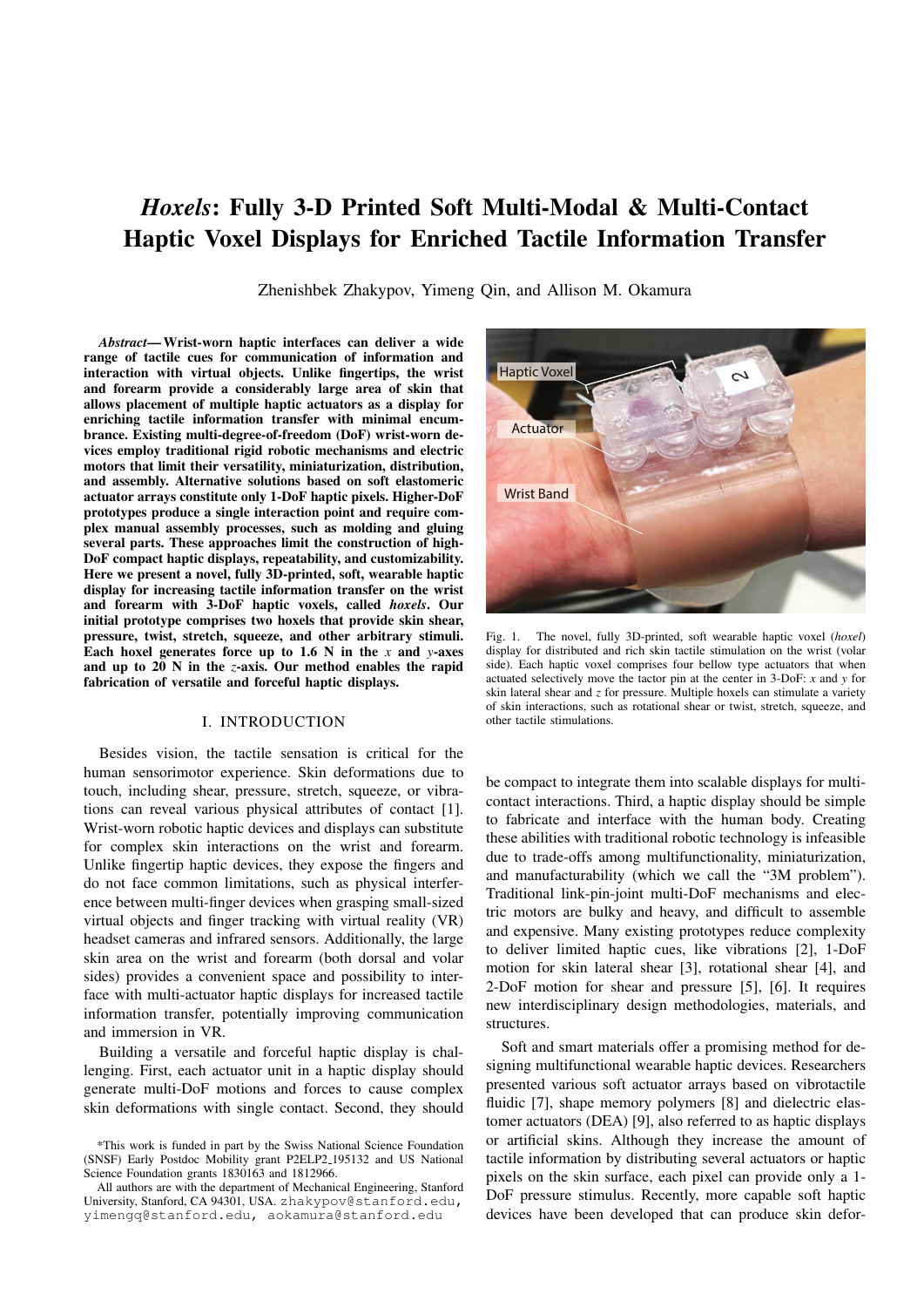

Fig. 2. The design of the proposed soft haptic display with two hoxel actuators and a flexible wristband. Each hoxel comprises four bellow type vacuum actuators with a tactor pin at the center. The vacuum air is supplied independently to the actuators via eight air supply ports and embedded fluidic channels. The adjustable flexible wristband with locking pins allows for interfacing the device with the wrist.

mations with up to 3-DoF tactor movements [10]. However, these prototypes generate only a single contact point and are bulky for constituting haptic displays. They also require complex manual assembly processes, such as molding and gluing several parts. Creating high-DoF mechanisms, scalability, design repeatability, and customizability remains a considerable challenge in the soft robotics field.

Here we present a monolithically 3-D printed soft haptic voxel display, which we call a *hoxel*, for simulating complex and distributed tactile interactions on the wrist and forearm (Fig. 1). Each hoxel comprises four bellow type actuators that when vacuum-powered selectively move the tactor in 3-DoF: *x* and *y* for skin lateral shear and *z* for pressure. A combination of multiple hoxels can stimulate diverse skin deformations, such as lateral shear, twist, stretch, and squeeze, and many other. We present the first prototype with two hoxels and blocked force test results. Each hoxel generates forces up to 1.6 N in *x* and *y*-axes and up to 20 N in *z*-axis, demonstrating versatility, scalability, and high-power actuation.

## II. DEVICE DESIGN & FABRICATION

Conventional haptic actuator displays distribute multiple one-DoF tactile interactions over the skin surface. Each haptic actuator conveys only one-dimensional tactile information, like a pixel in a digital screen. We achieve threedimensional information transfer with hoxels (Fig. 1 and 2). Each hoxel produces 3-DoF rotational tactor movement to cause skin shear and pressure. When combined in an array they generate several other complex interactions, such as skin twist, stretch, squeeze, and others, as in Fig. 3. Four vacuumtype bellow actuator columns placed in parallel compress individually to move and rotate the square platform with tactor. As a result, the tactor produces roll and yaw motions

for skin shear in *x* and *z*-axes, respectively, and a linear motion in *z*-axis for pressure. The display also houses fluidic channels to distribute air supply to the actuators.

To interface the haptic display with the wrist, we design a flexible wristband with pin-hole locking mechanism as in Fig. 2, similar to those used in smart watches. The band is wide enough to ensure user comfort by distributing and minimizing reaction forces arising from attachment and actuation.

To enable rapid fabrication and scalability of the proposed design with minimal assembly effort, we 3-D printed the device monolithically using a commercial Stereolithography 3-D printer (Form 3, Formlabs Inc.) and soft material resin (Flexible 80A, Formlabs Inc.). We extend our earlier fabrication method of a fully 3-D printed 4-DoF fingertip device [11] to the printing of the wrist-worn haptic display. The model preparation and post-processing are similar and the details can be found in [11]. Although our approach allows for 3-D printing the entire design monolithically, we 3-D print the hoxel in one piece and the wristband separately in two pieces owing to size limitation of the print bed. We bond the wristband to the haptic display using the same resin as the final touch.

# III. FORCE CHARACTERIZATION

To evaluate the force capacity of each hoxel, we measured one tactor's blocked force for all three DoFs. We employed a Nano-17 force sensor (ATI Industrial Automation, Inc.) and attached the device to the sensor via a 3D-printed rigid adapter. The experimental results for the blocked force test are presented in Fig. 4. The force magnitude for the *x* and *y* axes are similar (Fig. 4(a)) at around  $\pm 1.6$  N for maximum applied vacuum ( $\approx$  -100 KPa) and the maximum *z*-axis force was considerably larger at approximately 20 N (see Fig. 4(b). The force output of the device is suitable for haptic stimulation, particularly because humans are more sensitive to stimulation in the shear (*x* and *y*) directions than in the normal (*z*) direction.

### IV. CONCLUSION

We developed a novel, soft, fully 3-D printable haptic display based on haptic voxels (hoxels) that produce 3- DoF motions and forces, and when combined in an array can deliver a variety of tactile stimuli on the wrist. The proposed method enables rapid manufacturing of miniature yet distributed mechanism arrays and their interfacing with user's body with minimal assembly. We demonstrated the effectiveness of the method for building miniature haptic interfaces with adequate force output. We plan to study diverse interaction and grasping scenarios in virtual environments by localizing the hoxels on the wrist's dorsal and volar sides.

### **REFERENCES**

[1] E. Pezent, A. Israr, M. Samad, S. Robinson, P. Agarwal, H. Benko, and N. Colonnese, "Tasbi: Multisensory squeeze and vibrotactile wrist haptics for augmented and virtual reality," in *2019 IEEE World Haptics Conference (WHC)*. IEEE, 2019, pp. 1–6.